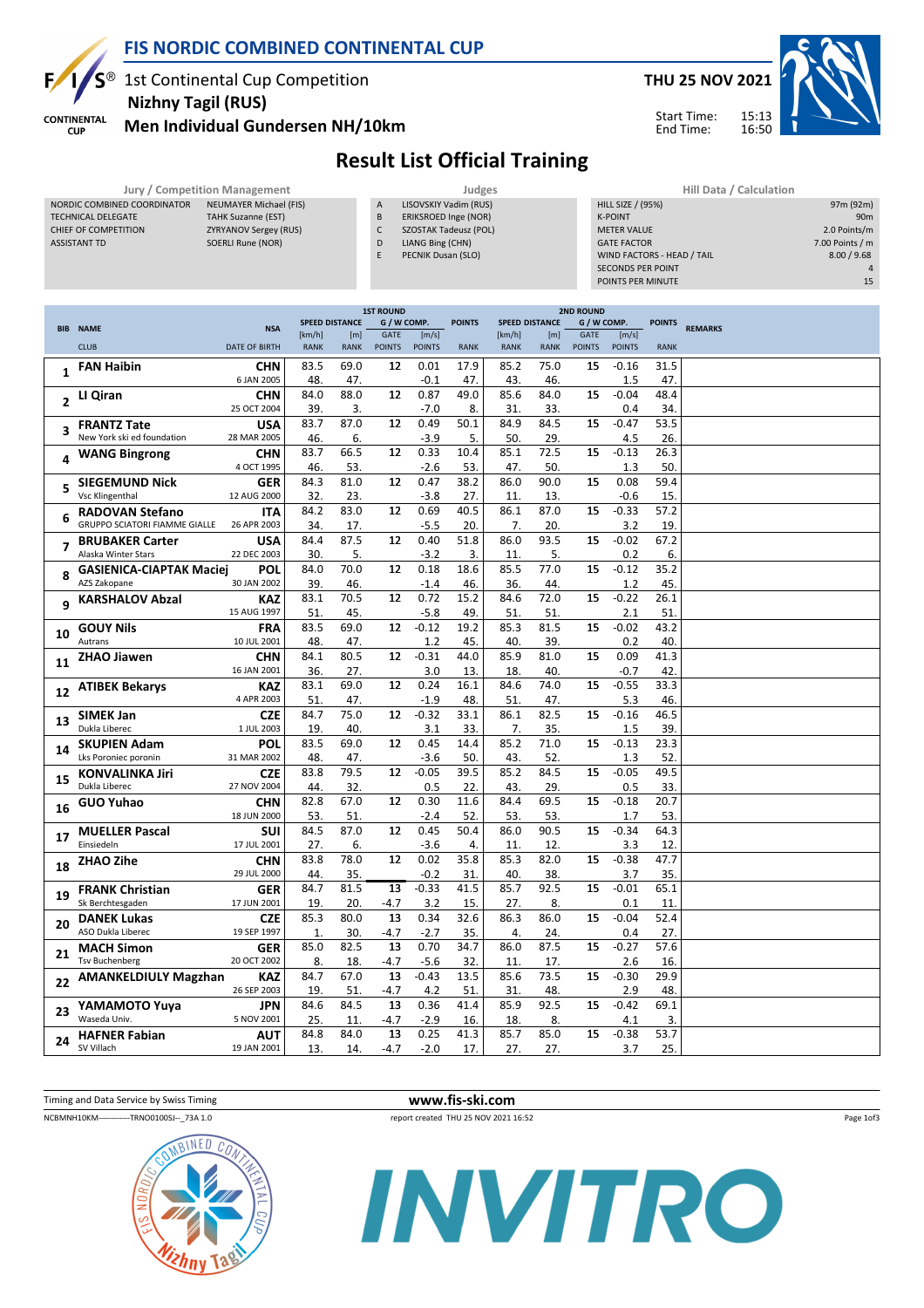

**CUP** 

# FIS NORDIC COMBINED CONTINENTAL CUP

1st Continental Cup Competition Nizhny Tagil (RUS)

THU 25 NOV 2021

Start Time: End Time:



**CONTINENTAL** Men Individual Gundersen NH/10km

## Result List Official Training

|    |                                                 |                      | <b>1ST ROUND</b><br><b>2ND ROUND</b> |             |               |               |               |                       |             |               |               |               |                |
|----|-------------------------------------------------|----------------------|--------------------------------------|-------------|---------------|---------------|---------------|-----------------------|-------------|---------------|---------------|---------------|----------------|
|    |                                                 |                      | <b>SPEED DISTANCE</b>                |             | G / W COMP.   |               | <b>POINTS</b> | <b>SPEED DISTANCE</b> |             | G / W COMP.   |               | <b>POINTS</b> | <b>REMARKS</b> |
|    | <b>BIB NAME</b>                                 | <b>NSA</b>           | [km/h]                               | [m]         | <b>GATE</b>   | [m/s]         |               | [km/h]                | [m]         | <b>GATE</b>   | [m/s]         |               |                |
|    | <b>CLUB</b>                                     | <b>DATE OF BIRTH</b> | <b>RANK</b>                          | <b>RANK</b> | <b>POINTS</b> | <b>POINTS</b> | <b>RANK</b>   | <b>RANK</b>           | <b>RANK</b> | <b>POINTS</b> | <b>POINTS</b> | <b>RANK</b>   |                |
|    |                                                 |                      |                                      |             |               |               |               |                       |             |               |               |               |                |
| 25 | <b>RAKPAROV Chingiz</b>                         | KAZ                  | 84.2                                 | 76.0        | 13            | 0.96          | 19.6          | 85.3                  | 82.5        | 15            | $-0.27$       | 47.6          |                |
|    |                                                 | 5 JUL 1995           | 34.                                  | 37.         | -4.7          | $-7.7$        | 44.           | 40.                   | 35.         |               | 2.6           | 36.           |                |
|    | <b>MARIOTTI Domenico</b>                        | <b>ITA</b>           | 84.8                                 | 81.5        | 13            | 0.19          | 36.8          | 85.6                  | 87.5        | 15            | $-0.25$       | 57.4          |                |
| 26 | C.S. ESERCITO                                   | 9 OCT 2001           | 13.                                  | 20.         | -4.7          | $-1.5$        | 29.           | 31.                   | 17.         |               | 2.4           | 18.           |                |
|    |                                                 | <b>USA</b>           | 83.9                                 | 75.5        | 13            | $-0.12$       | 27.5          | 85.0                  | 83.0        | 15            | $-0.09$       | 46.9          |                |
| 27 | <b>GILBERTSON Gunnar</b>                        |                      |                                      |             |               |               |               |                       |             |               |               |               |                |
|    | Steamboat Springs Winter Sports Clu 19 JAN 2003 |                      | 43.                                  | 38.         | $-4.7$        | 1.2           | 38.           | 49                    | 34.         |               | 0.9           | 37.           |                |
| 28 | <b>VINOGRADOVS Markuss</b>                      | LAT                  | 84.1                                 | 74.0        | 13            | 0.29          | 21.0          | 85.4                  | 77.0        | 15            | $-0.22$       | 36.1          |                |
|    | Lidojosais Slepotajs                            | 27 MAY 2002          | 36.                                  | 44.         | $-4.7$        | $-2.3$        | 43.           | 38.                   | 44          |               | 2.1           | 44.           |                |
|    | <b>NICHOLS Evan</b>                             | <b>USA</b>           | 84.4                                 | 78.0        | 13            | 0.20          | 29.7          | 85.6                  | 86.0        | 15            | $-0.03$       | 52.3          |                |
| 29 | Ford K sayre memorial ski council               | 7 SEP 2003           | 30.                                  | 35.         | -4.7          | $-1.6$        | 37.           | 31.                   | 24.         |               | 0.3           | 28.           |                |
|    |                                                 |                      |                                      |             |               |               |               |                       |             |               |               |               |                |
| 30 | <b>KOLB Florian</b>                             | <b>AUT</b>           | 85.0                                 | 84.5        | 13            | 0.05          | 43.9          | 85.7                  | 87.0        | 15            | $-0.19$       | 55.8          |                |
|    | Nordic Team Absam                               | 24 NOV 2001          | 8.                                   | 11.         | -4.7          | $-0.4$        | 14.           | 27.                   | 20.         |               | 1.8           | 20.           |                |
|    | <b>GALUNIN Artem</b>                            | <b>RUS</b>           | 84.1                                 | 80.5        | 13            | $-0.48$       | 40.9          | 85.4                  | 85.5        | 15            | $-0.29$       | 53.8          |                |
| 31 | Nizhny Novgorod                                 | 8 OCT 1999           | 36.                                  | 27.         | $-4.7$        | 4.6           | 18.           | 38.                   | 26.         |               | 2.8           | 23.           |                |
|    |                                                 |                      | 84.3                                 | 75.0        | 13            | 0.13          | 24.3          | 85.9                  | 88.5        | 15            | $-0.35$       | 60.4          |                |
| 32 | <b>VALLET Edgar</b>                             | FRA                  |                                      |             |               |               |               |                       |             |               |               |               |                |
|    | <b>CSR Pontarlier</b>                           | 26 JUN 2000          | 32.                                  | 40.         | $-4.7$        | $-1.0$        | 41            | 18.                   | 16.         |               | 3.4           | 14.           |                |
| 33 | SZCZECHOWICZ Andrzej                            | <b>POL</b>           | 84.7                                 | 81.0        | 13            | 0.15          | 36.1          | 85.8                  | 81.0        | 15            | $-0.48$       | 46.6          |                |
|    | Ts Wisla zakopane                               | 14 SEP 2000          | 19.                                  | 23.         | $-4.7$        | $-1.2$        | 30.           | 25.                   | 40.         |               | 4.6           | 38.           |                |
|    | <b>TYRODE Mael</b>                              | FRA                  | 84.7                                 | 81.0        | 13            | $-0.21$       | 39.3          | 85.6                  | 85.0        | 15            | $-0.60$       | 55.8          |                |
| 34 | S.C les fourgs                                  | 31 JUL 2000          | 19.                                  | 23.         | -4.7          | 2.0           | 24.           | 31.                   | 27.         |               | 5.8           | 20.           |                |
|    |                                                 |                      | 85.0                                 | 83.5        | 13            | 0.43          | 38.9          | 86.3                  | 84.5        | 15            | $-0.15$       | 50.5          |                |
| 35 | <b>MILANIN Aleksandr</b>                        | <b>RUS</b>           |                                      |             |               |               |               |                       |             |               |               |               |                |
|    | Moscow UOR2                                     | 17 MAR 2000          | 8.                                   | 16.         | -4.7          | $-3.4$        | 26.           | 4.                    | 29.         |               | 1.5           | 29.           |                |
| 36 | <b>MICHAUD Tom</b>                              | <b>FRA</b>           | 84.0                                 | 75.5        | 13            | 0.07          | 25.7          | 85.1                  | 79.5        | 15            | $-0.06$       | 39.6          |                |
|    | Union Sportive lamoura                          | 11 NOV 2001          | 39.                                  | 38.         | -4.7          | -0.6          | 40            | 47.                   | 43.         |               | 0.6           | 43.           |                |
|    | <b>MASTIEV Samir</b>                            | <b>RUS</b>           | 84.8                                 | 74.5        | 13            | 0.06          | 23.8          | 86.0                  | 84.5        | 15            | $-0.11$       | 50.1          |                |
| 37 | <b>Ekaterinburg Dinamo</b>                      | 13 JAN 1993          | 13.                                  | 42.         | $-4.7$        | $-0.5$        | 42.           | 11.                   | 29.         |               | 1.1           | 31.           |                |
|    |                                                 |                      |                                      |             |               |               |               |                       |             |               |               |               |                |
| 38 | <b>BARKOV Viacheslav</b>                        | <b>RUS</b>           | 84.5                                 | 79.0        | 13            | 0.06          | 32.8          | 85.9                  | 80.5        | 15            | $-0.17$       | 42.6          |                |
|    | SDUSHOR UOR 2 MOSCOW                            | 28 FEB 1992          | 27.                                  | 34.         | $-4.7$        | $-0.5$        | 34.           | 18.                   | 42.         |               | 1.6           | 41.           |                |
|    | <b>ANDREWS Grant</b>                            | <b>USA</b>           | 84.5                                 | 81.0        | 13            | $-0.22$       | 39.4          | 85.7                  | 87.0        | 15            | $-0.02$       | 54.2          |                |
| 39 | Steamboat Springs Winter Sports Clu             | 3 DEC 1997           | 27.                                  | 23.         | $-4.7$        | 2.1           | 23.           | 27.                   | 20.         |               | 0.2           | 22.           |                |
|    | <b>SCHUMANN Stephen</b>                         | <b>USA</b>           | 84.8                                 | 74.5        | 13            | $-0.23$       | 26.5          | 86.4                  | 73.0        | 15            | $-0.07$       | 26.7          |                |
| 40 | Park City Ski and Snowboard                     | 14 MAR 2000          | 13.                                  | 42.         | $-4.7$        | 2.2           | 39.           | 3.                    | 49.         |               | 0.7           | 49.           |                |
|    |                                                 |                      |                                      |             |               |               |               |                       |             |               |               |               |                |
| 41 | <b>HAHN Martin</b>                              | <b>GER</b>           | 84.8                                 | 79.5        | 13            | 0.39          | 31.2          | 85.5                  | 82.5        | 15            | $-0.54$       | 50.2          |                |
|    | <b>VSC Klingenthal</b>                          | 6 MAY 1997           | 13.                                  | 32.         | $-4.7$        | $-3.1$        | 36.           | 36.                   | 35.         |               | 5.2           | 30.           |                |
|    | KOBAYASHI Sakutaro                              | JPN                  | 84.8                                 | 94.0        | 13            | 0.25          | 61.3          | 86.1                  | 94.5        | 15            | $-0.18$       | 70.7          |                |
| 42 | Keio Univ.                                      | 29 MAY 2000          | 13.                                  | 1.          | $-4.7$        | $-2.0$        | 2.            | 7.                    | 3.          |               | 1.7           | 2.            |                |
|    | <b>RETTENEGGER Thomas</b>                       | <b>AUT</b>           | 85.2                                 | 86.0        | 13            | $-0.25$       | 49.7          | 86.6                  | 92.5        | 15            | $-0.03$       | 65.3          |                |
| 43 |                                                 |                      |                                      |             |               |               |               |                       |             |               |               |               |                |
|    | TSU St. Veit im Pongau-Salzburg                 | 5 FEB 2000           | 2.                                   | 9.          | -4.7          | 2.4           | 7.            | 1.                    | 8.          |               | 0.3           | 10.           |                |
| 44 | <b>OBERMEYR Fabio</b>                           | <b>AUT</b>           | 85.0                                 | 88.0        | 13            | 0.19          | 49.8          | 86.0                  | 89.0        | 15            | $-0.34$       | 61.3          |                |
|    | <b>WSC Bad Mitterndorf</b>                      | 8 AUG 2000           | 8.                                   | 3.          | $-4.7$        | $-1.5$        | 6.            | 11                    | 15.         |               | 3.3           | 13.           |                |
|    | <b>TERZER Dominik</b>                           | <b>AUT</b>           | 84.6                                 | 82.0        | 13            | $-0.14$       | 40.7          | 86.0                  | 87.5        | 15            | 0.15          | 53.8          |                |
| 45 | Nordic Team Absam-Tirol                         | 19 SEP 1999          | 25.                                  | 19.         | -4.7          | 1.4           | 19.           | 11.                   | 17.         |               | $-1.2$        | 23.           |                |
|    |                                                 | <b>USA</b>           | 84.0                                 | 84.5        | 13            | $-0.09$       | 45.2          | 85.2                  | 93.0        | 15            | $-0.21$       | 68.0          |                |
| 46 | <b>SHUMATE Jared</b>                            | 6 MAR 1999           |                                      |             |               |               |               |                       |             |               |               |               |                |
|    | Park City Ski and Snowboard                     |                      | 39.                                  | 11          | $-4.7$        | 0.9           | 12.           | 43.                   | 6.          |               | 2.0           | 5.            |                |
| 47 | <b>RAINER Marc Luis</b>                         | AUT                  | 85.1                                 | 87.0        | 13            | 0.19          | 47.8          | 85.9                  | 95.0        | 15            | 0.15          | 68.8          |                |
|    | SK Saalfelden-Salzburg                          | 22 SEP 1999          | 6.                                   | 6.          | -4.7          | $-1.5$        | 9.            | 18.                   | 2.          |               | $-1.2$        | 4.            |                |
|    | <b>HUETTEL Simon</b>                            | GER                  | 85.1                                 | 84.0        | 13            | $-0.23$       | 45.5          | 86.5                  | 91.5        | 15            | $-0.25$       | 65.4          |                |
| 48 | Wsv 1922 Weissenstadt                           | 4 AUG 1999           | 6.                                   | 14.         | -4.7          | 2.2           | 11.           | 2.                    | 11.         |               | 2.4           | 9.            |                |
|    |                                                 |                      |                                      |             | 13            | $-0.50$       | 62.1          | 85.8                  | 96.0        | 15            | $-0.13$       | 73.3          |                |
| 49 | <b>DEUSCHL Christian</b>                        | AUT                  | 84.7                                 | 91.0        |               |               |               |                       |             |               |               |               |                |
|    | Nordic Team Absam-Tirol                         | 20 APR 1997          | 19.                                  | 2.          | -4.7          | 4.8           | 1.            | 25.                   | 1.          |               | 1.3           | 1.            |                |
| 50 | <b>THANNHEIMER Wendelin</b>                     | GER                  | 85.2                                 | 81.5        | 13            | $-0.22$       | 40.4          | 86.1                  | 89.5        | 15            | 0.18          | 57.6          |                |
|    | Sc Oberstdorf                                   | 25 NOV 1999          | 2.                                   | 20.         | -4.7          | 2.1           | 21.           | 7.                    | 14.         |               | $-1.4$        | 16.           |                |
|    | <b>ORTER Philipp</b>                            | <b>AUT</b>           | 85.0                                 | 80.5        | 13            | $-0.11$       | 37.4          | 86.2                  | 93.0        | 15            | $-0.10$       | 67.0          |                |
| 51 | SV Villach-Kaernten                             | 16 FEB 1994          | 8.                                   | 27.         | -4.7          | 1.1           | 28.           | 6.                    | 6.          |               | 1.0           | 7.            |                |
|    |                                                 |                      | 85.2                                 | 80.0        | 13            | $-0.39$       |               | 85.9                  | 86.5        |               | 0.37          | 50.0          |                |
| 52 | <b>LANGE Jakob</b>                              | GER                  |                                      |             |               |               | 39.1          |                       |             | 15            |               |               |                |
|    | WSV Kiefersfelden                               | 5 AUG 1995           | 2.                                   | 30.         | $-4.7$        | 3.8           | 25.           | 18.                   | 23.         |               | $-3.0$        | 32.           |                |
| 53 | <b>MACH David</b>                               | GER                  | 85.2                                 | 85.0        | 13            | $-0.19$       | 47.1          | 85.9                  | 94.5        | 15            | 0.28          | 66.8          |                |
|    | <b>Tsv Buchenberg</b>                           | 14 MAY 2000          | 2.                                   | 10.         | -4.7          | 1.8           | 10.           | 18.                   | 3.          |               | $-2.2$        | 8.            |                |

Timing and Data Service by Swiss Timing WWW.fis-ski.com

NCBMNH10KM-----------TRNO0100SJ--\_73A 1.0

Page 2of3



INVITRO